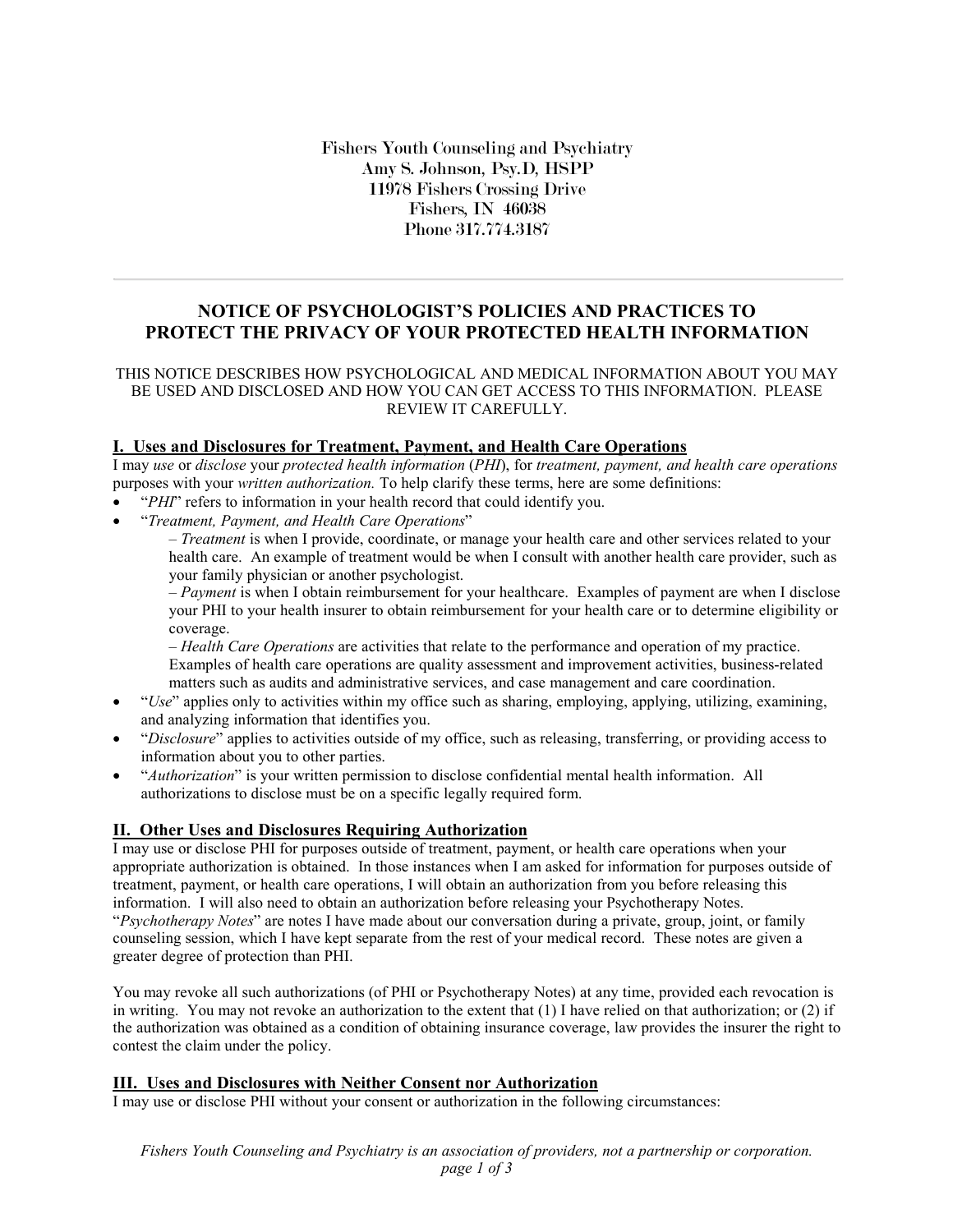- *Child Abuse* If I believe that a child is a victim of child abuse or neglect, I must report this belief to the appropriate authorities.
- *Adult and Domestic Abuse*  If I believe or have reason to believe that an individual is an endangered adult, I must report this belief to the appropriate authorities.
- *Health Oversight Activities –* If the Indiana Attorney General's Office (who oversees complaints brought against psychologists instead of the Indiana Sate Psychology Board) is conducting an investigation into my practice, then I am required to disclose PHI upon receipt of a subpoena.
- *Judicial and Administrative Proceedings*  If the patient is involved in a court proceeding and a request is made for information about the professional services I provided you and/or the records thereof, such information is privileged under state law, and I will not release information without the written authorization of you or your legally appointed representative or a court order. The privilege does not apply when you are being evaluated for a third party or where the evaluation is court ordered. You will be informed in advance if this is the case.
- *Serious Threat to Health or Safety*  If you communicate to me an actual threat of violence to cause serious injury or death against a reasonably identifiable victim or victims or if you evidence conduct or make statements indicating an imminent danger that you will use physical violence or use other means to cause serious personal injury or death to others, I may take the appropriate steps to prevent that harm from occurring. If I have reason to believe that you present an imminent, serious risk of physical harm or death to yourself, I may need to disclose information in order to protect you. In both cases, I will only disclose what I feel is the minimum amount of information necessary.
- *Worker's Compensation*  I may disclose protected health information regarding you as authorized by and to the extent necessary to comply with laws relating to worker's compensation or other similar programs, established by law, that provide benefits for work-related injuries or illness without regard to fault.

There may be additional disclosures of PHI that I am required or permitted by law to make without your consent or authorization, however the disclosures listed above are the most common.

## **IV. Patient's Rights and Psychologist's Duties**

### Patient's Rights:

- *Right to Request Restrictions*  You have the right to request restrictions on certain uses and disclosures of protected health information. However, I am not required to agree to a restriction you request.
- *Right to Receive Confidential Communications by Alternative Means and at Alternative Locations* You have the right to request and receive confidential communications of PHI by alternative means and at alternative locations. (For example, you may not want a family member to know that you are seeing me. On your request, I will send your bills to another address.)
- *Right to Inspect and Copy* You have the right to inspect or obtain a copy (or both) of PHI in my mental health and billing records used to make decisions about you for as long as the PHI is maintained in the record. I may deny your access to PHI under certain circumstances, but in some cases you may have this decision reviewed. On your request, I will discuss with you the details of the request and denial process.
- *Right to Amend* You have the right to request an amendment of PHI for as long as the PHI is maintained in the record. I may deny your request. On your request, I will discuss with you the details of the amendment process.
- *Right to an Accounting* You generally have the right to receive an accounting of disclosures of PHI. On your request, I will discuss with you the details of the accounting process.
- *Right to a Paper Copy* You have the right to obtain a paper copy of the notice from me upon request, even if you have agreed to receive the notice electronically.

### Psychologist's Duties:

- I am required by law to maintain the privacy of PHI and to provide you with a notice of my legal duties and privacy practices with respect to PHI.
- I reserve the right to change the privacy policies and practices described in this notice. Unless I notify you of such changes, however, I am required to abide by the terms currently in effect.
- If I revise my policies and procedures, I will provide you with a revised notice by mail.